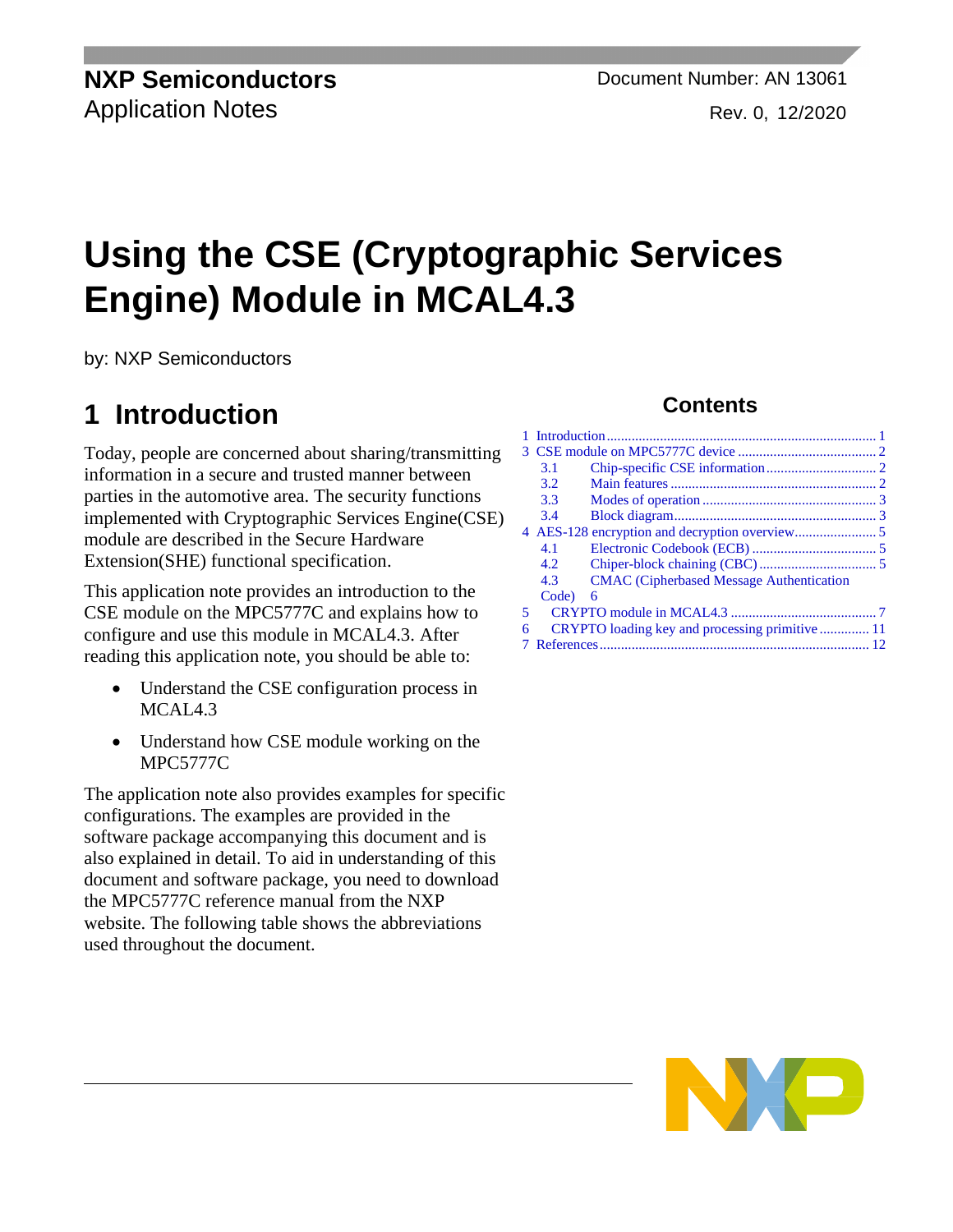| <b>Abbreviation</b> | <b>Definition</b>             |
|---------------------|-------------------------------|
| <b>CSE</b>          | Cryptographic Services Engine |
| <b>CSM</b>          | Crypto Service Manager        |
| <b>CRYIF</b>        | Crypto Interface              |
| Crypto              | Crypto Driver                 |

**Table 1. Abbreviations and acronyms**

# <span id="page-1-0"></span>**2 CSE module on MPC5777C**

The Cryptographic Services Engine (CSE) is a peripheral module that implements the security functions described in the Secure Hardware Extension (SHE) Functional Specification Version 1.1.

The CSE design includes a host interface with a set of memory mapped registers and a system bus interface. The host interface are used by the CPU to issue commands. The system bus interface allows the CSE to access system memory directly. Two dedicated blocks of system flash memory are used by the CSE for secure key storage.

#### <span id="page-1-1"></span>**2.1 Chip-specific CSE information**

This chip has one instance of the CSE module. The module:

- Executes the chip's secure boot process. See the System Boot details in the MPC5777C Reference Manual.
- Exclusive access to the flash memory blocks mapped to the C55FMC\_LOCK1 register, PASS\_LOCK1\_PGn registers, and TDRn\_LOCK1 DCF client. See C55FMC\_LOCK1 register bit mapping. The system MPU is automatically configured to prevent other bus masters from interfering with CSE's access to the flash memory.

#### <span id="page-1-2"></span>**2.2 Features**

The CSE has the following features:

- Secure storage for cryptographic keys
- AES-128 encryption and decryption
- AES-128 CMAC authentication
- True random number generation
- Secure boot mode
- System bus master interface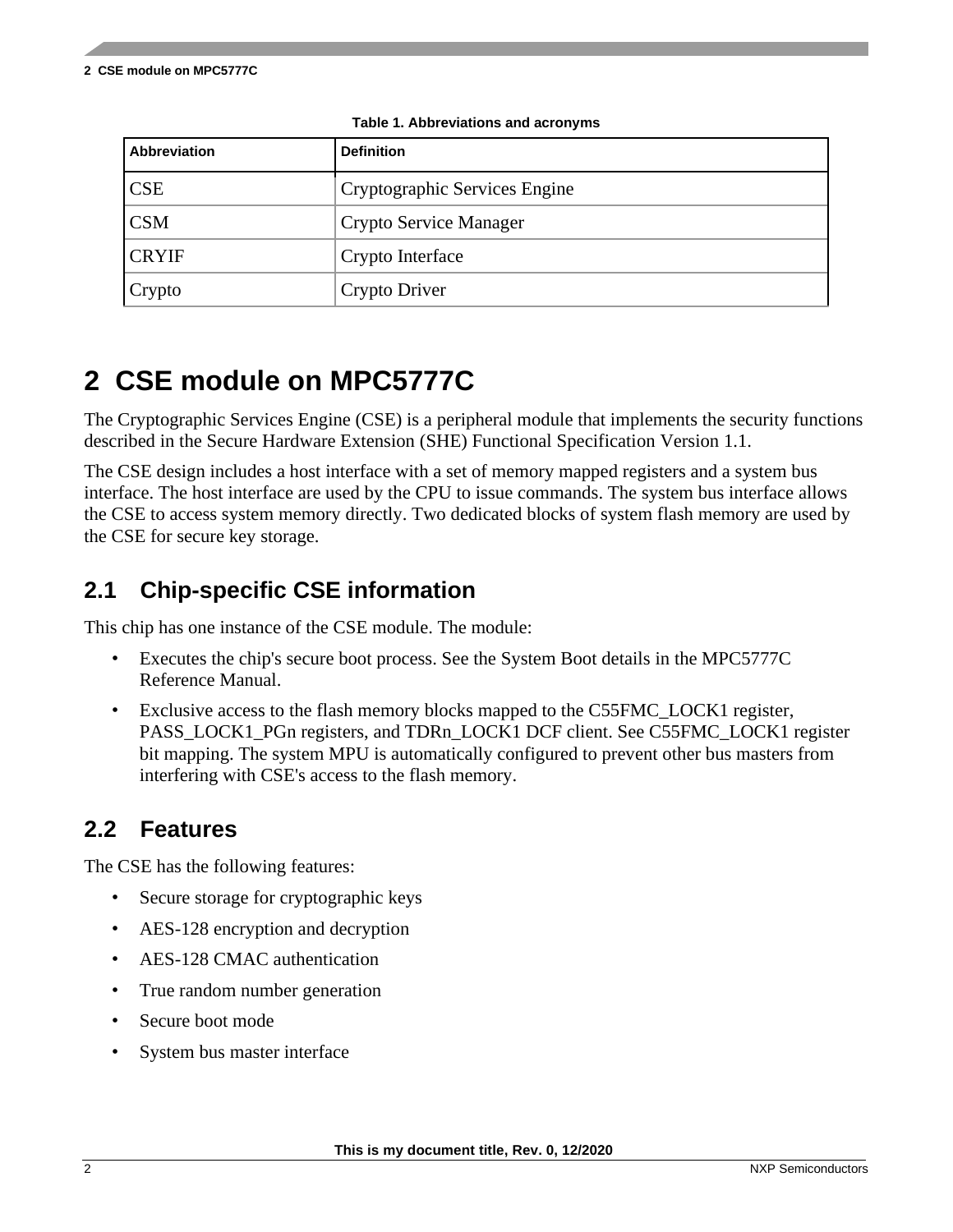#### <span id="page-2-0"></span>**2.3 Modes of operation**

The CSE supports operation in Normal and Debug modes of operation. The use of the cryptographic keys stored by the CSE is controlled based on the activation of the CPU debug port and the successful completion of the secure boot process.

The CSE has a low-power mode that disables the clock to all logic except the host interface. Register accesses are supported in this mode, but commands are not processed.

#### <span id="page-2-1"></span>**2.4 Block diagram**

The CSE design includes a command processor, host interface, system bus interface, local memory, AES logic, and True Random Number Generator (TRNG) as shown below.

A host interface (via the peripheral bridge) with a set of memory mapped registers that are used by the CPU to issue commands. Furthermore, a system bus interface (via the crossbar interface) allows the CSE to directly access system memory. Here the crypto module behaves like any other master on the Crossbar switch (XBAR). Through the host interface, you can configure and control the CSE module, like putting the module into low power mode, enabling interrupts for finished command processing, or suspending command processing. A status and error register gives further system information. For a complete list of CSE commands see MPC5777C reference manual.

Two dedicated blocks of system flash memory are used by the CSE for secure key and firmware storage. These blocks are not accessible by other masters from the system. Therefore, they are called secure flash. The command processing is done by a 32-bit CSE core with attached ROM and RAM running at system frequency. After system boot, the core comes out of reset and executes boot code from the module ROM. This code will load the firmware from the secure flash into the module RAM and start executing from there. This reduces the flash accesses by the crypto core on the Crossbar. The AES block is a slave to the crypto internal bus. It processes the encryption (plaintext  $\rightarrow$  ciphertext) and decryption (ciphertext  $\rightarrow$  plaintext) and offers AES CMAC authentication. This application note deals only with the authentication capabilities of the CSE.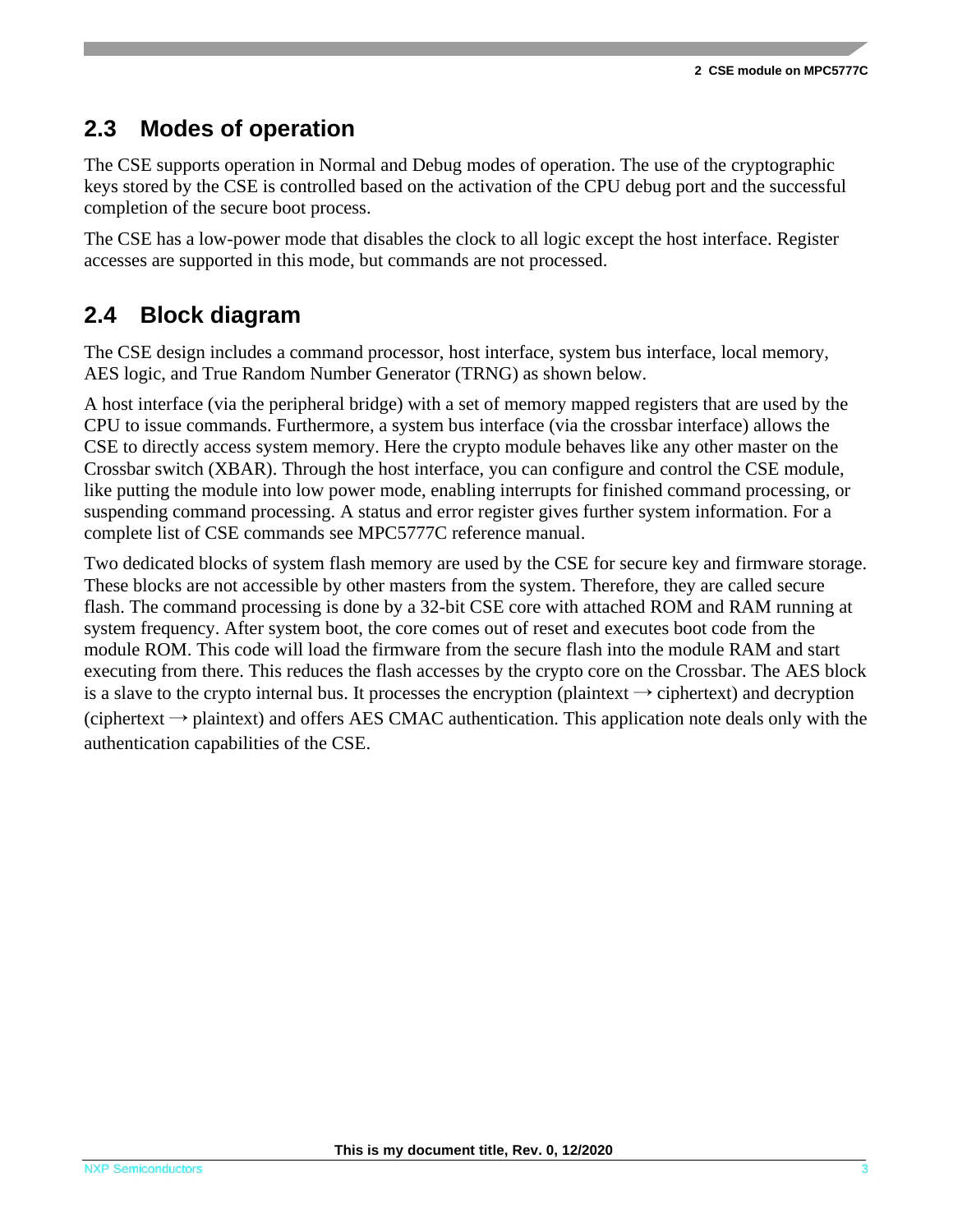**2 CSE module on MPC5777C**



**Figure 1. CSE block diagram on MPC5777C**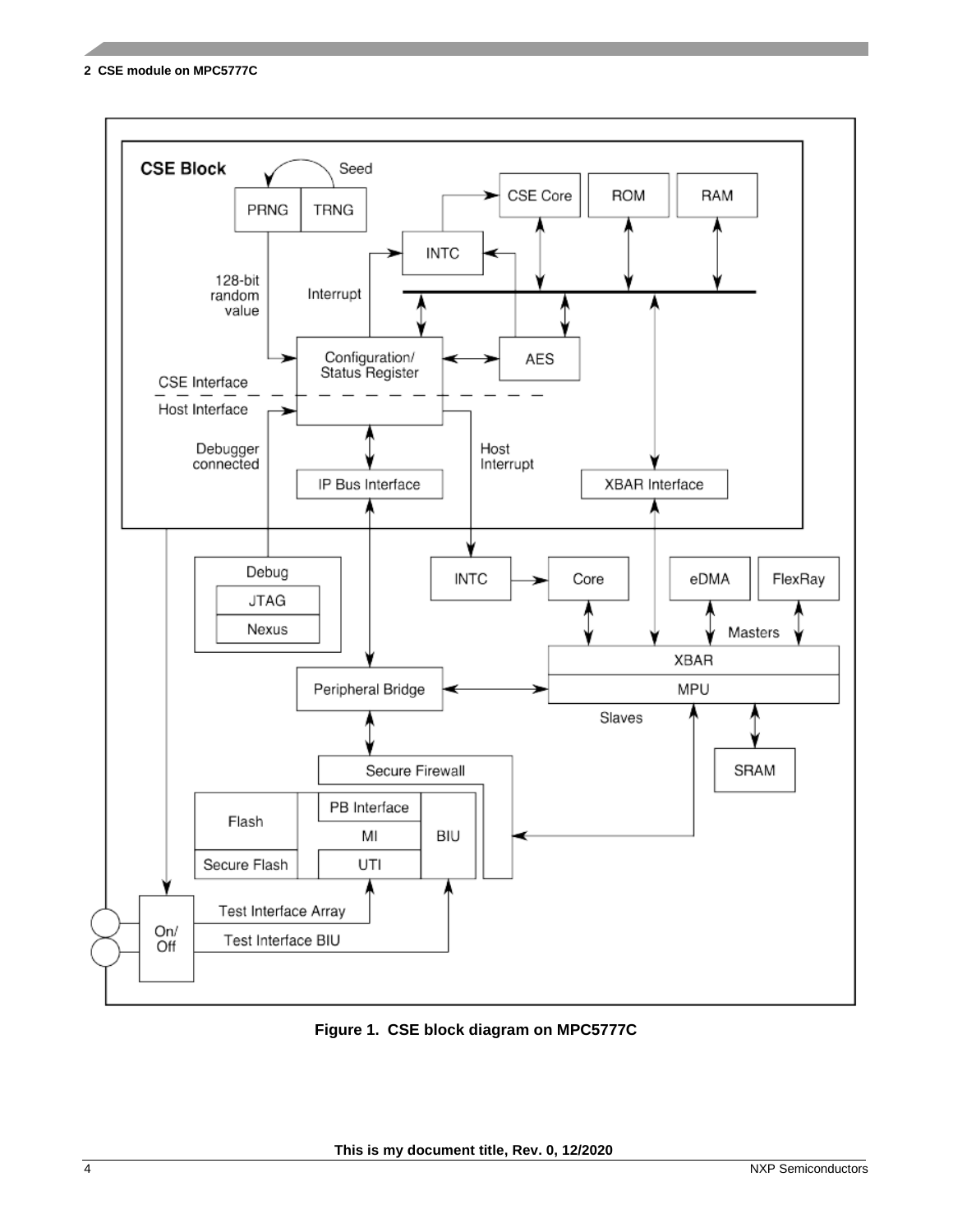### <span id="page-4-0"></span>**3 AES-128 encryption and decryption overview**

Block ciphers like the AES algorithm, working with a defined granularity, are often 64 bits or 128 bits. The simplest way to encode data is to split the message in the cipher specific granularity. In this case, the cipher output depends only on the key and input value. The drawback of this cipher mode, which is called Electronic Code Book (ECB), is that the same input values will be decoded into the same output values. This gives attackers the opportunity to use statistical analysis (for example, in a normal text some letter combinations occur much more often than others).

To overcome this issue other cipher modes were developed like the Cipher-block chaining (CBC), Cipher feedback (CFB), Output feedback (OFB) and Counter (CTR) mode.

The CSE module supports only the ECB and the CBC mode which are described in the following sections.

#### <span id="page-4-1"></span>**3.1 Electronic Codebook (ECB)**

Each block has no relationship with another block of the same message or information. The following figure shows the block diagram of the ECB mode.



**Figure 2. ECB block diagram**

The following figure shows the drawback of the ECB mode. Taking the Freescale logo as an example it is still visible in the encoded form using this mode. It is obvious that this is not very secure.



**Figure 3. Encoding using ECB mode**

#### <span id="page-4-2"></span>**3.2 Cipher-block chaining (CBC)**

The Cipher-block (CBC) mode, invented in 1976, is one of the most important cipher modes. In this mode the output of the last encoding step is xor'ed with the input block of the actual encoding step. Because of this, an additional value for the first encoding step is necessary which is called initialization vector (IV). Using this method each cipher block depends on the plaintext blocks processed up to that point.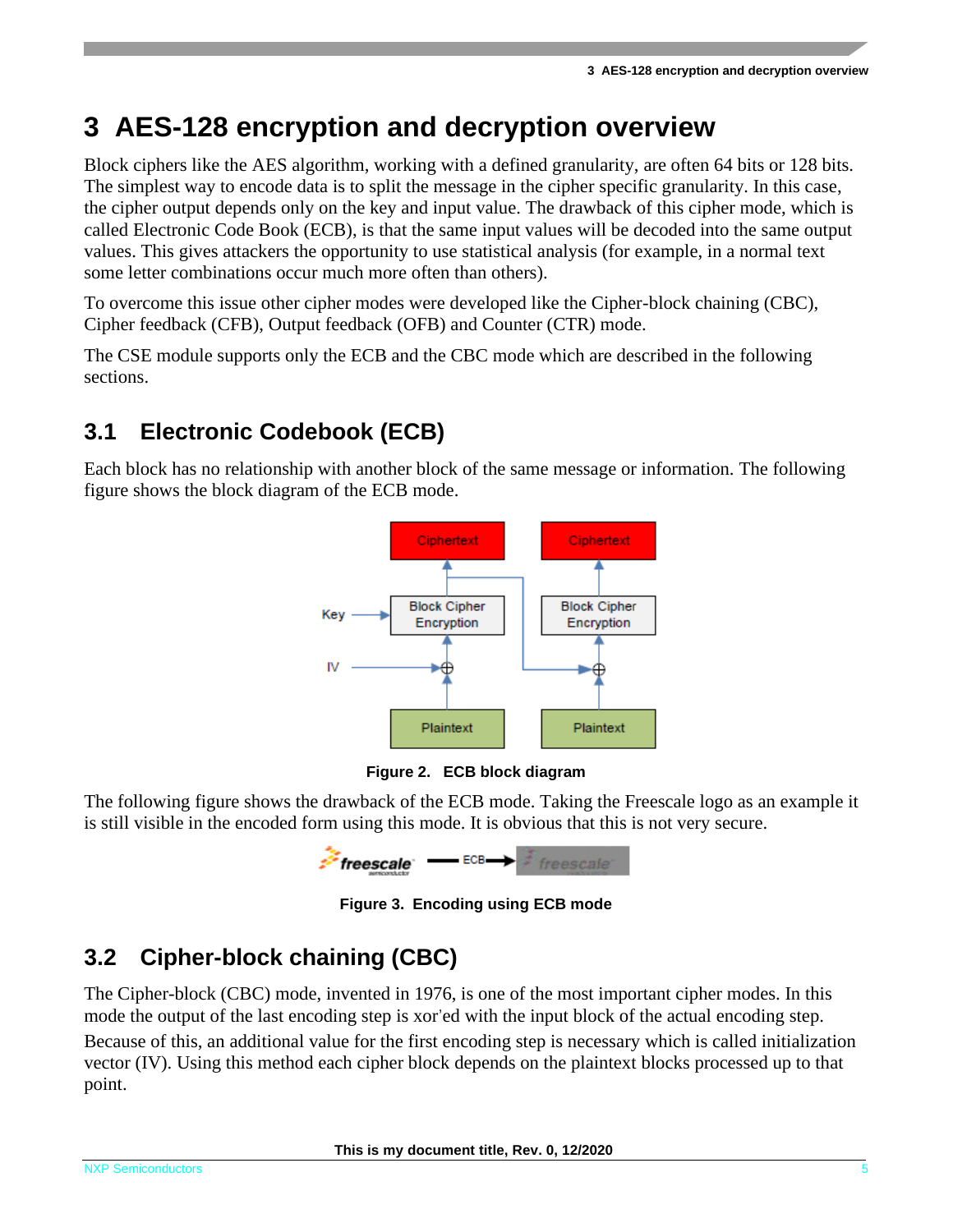#### **3 AES-128 encryption and decryption overview**

The following figure shows the block diagram of the CBC mode.



**Figure 4. CBC block diagram**

The following figure shows the encoding result of the Freescale logo using the CBC cipher mode. The difference from the ECB mode is self-evident. In many applications ECB mode may not be appropriate.



**Figure 5. Encoding using CBC mode**

#### <span id="page-5-0"></span>**3.3 CMAC (Cipher-based Message Authentication Code)**

A CMAC provides a method for authenticating messages and data. The CMAC algorithm accepts as input a secret key and an arbitrary-length message to be authenticated, and outputs a CMAC. The CMAC value protects both a message's data integrity as well as its authenticity, by allowing verifiers (who also possess the secret key) to detect any change in the message content



**Figure 6. CMAC Scheme**

If you want more information about CSE functional description and CSE commands, see MPC5777C reference manual.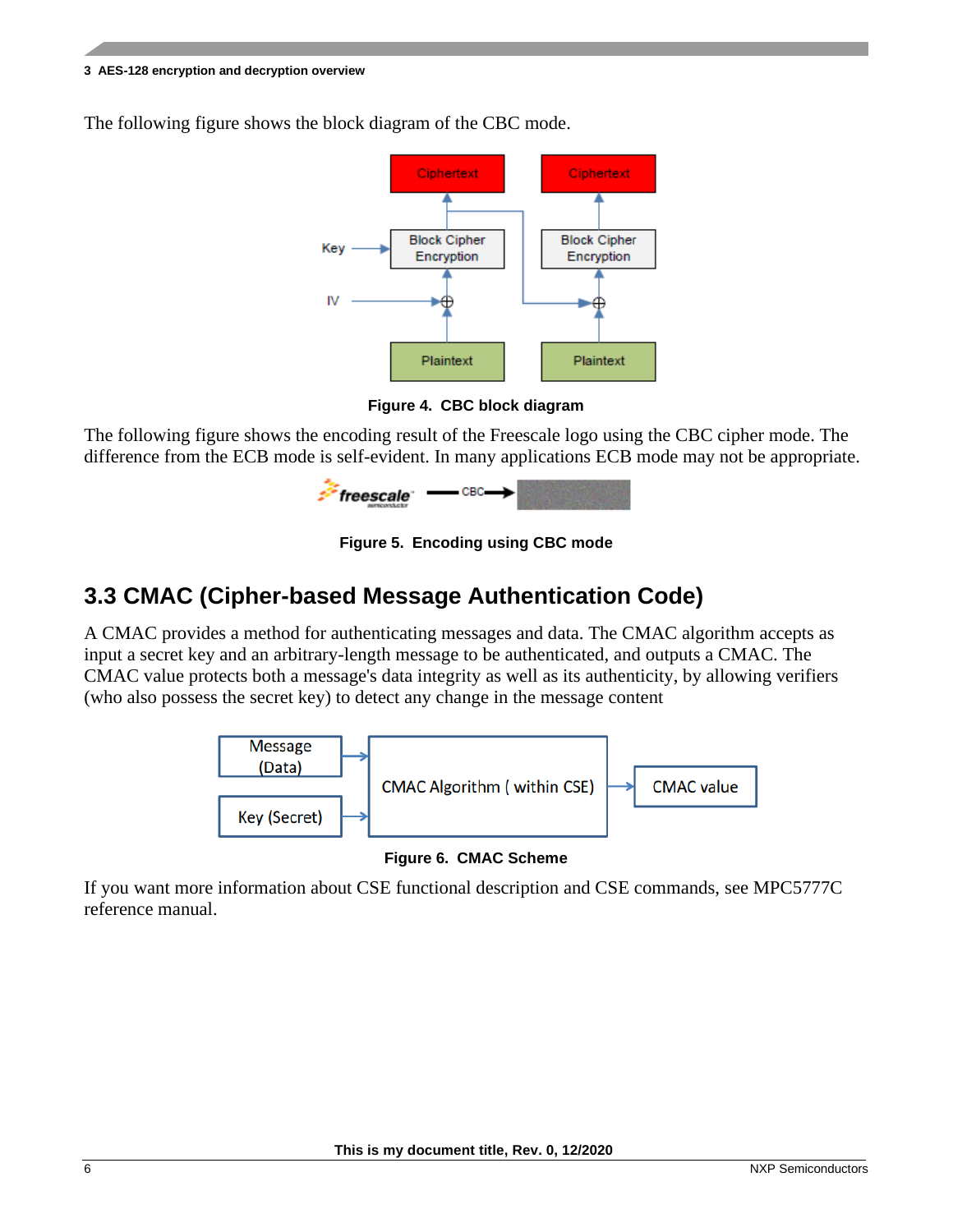## <span id="page-6-0"></span>**4 CRYPTO module in MCAL4.3**

The following figure shows the location of Crypto Driver module in the micro controller abstraction layer. It is below the Crypto Interface module and Crypto Service Manager module. It implements a generic interface for synchronous and asynchronous cryptographic primitives. It also supports key storage, key configuration, and key management for cryptographic services.

To provide cryptographic functionalities an ECU needs to integrate one unique Crypto Service Manager module and one Crypto Interface. However, the Crypto interface can access several Crypto Drivers, each of them is configured according to the underlying Crypto Driver Object.



**Figure 7. AUTOSAR layered view with crypto module**

A Crypto Driver Object represents an instance of independent crypto hardware "device" (e.g. AES accelerator). There could be a channel for fast AES and CMAC calculations on a HSM for jobs with high priority, which ends on a native AES calculation service in the Crypto Driver. But it is also possible that a Crypto Driver Object is a piece of software, e.g. for RSA calculations where jobs are able to encrypt, decrypt, sign or verify. The Crypto Driver Object is the endpoint of a crypto channel.

#### **NOTE**

Crypto have layers including Crypto Cryif and CSM, since CSM is always a stub and only in order to avoid compiler error. The job\_configuration\_structure is responsible by CSM, so the job structure cannot generated by NXP CSM itself, as CSM is a stub in MCAL perspective. Developers need to manually update the structure and passing it to Crypto\_Process\_Job. So if need more CSM package support and should contact the third party(i.e vector DaVinci).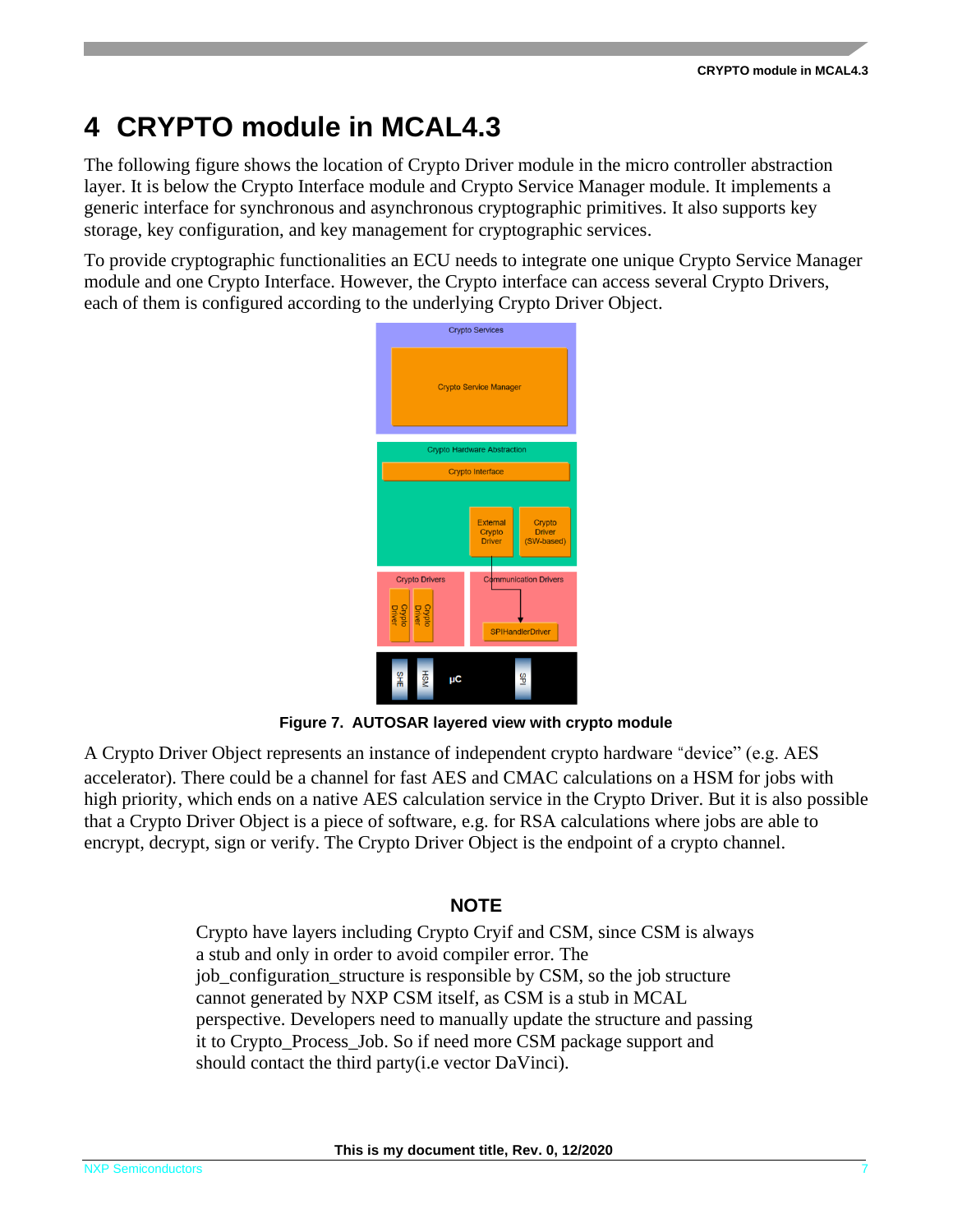#### **CRYPTO module in MCAL4.3**

[Figure](#page-7-0) 8 shows the relationship between different configuration items in EB:

Cryptoprimitives ->CryptoDriverObject->CryIfChannel->CsmQueue->CsmJobs

CryptokeyElement->CryptokeyType->Cryptokey->CryIfKey->CsmKeys

**Crypto Driver Object:** A Crypto Driver implements one or more Crypto Driver Objects. The Crypto Driver Object can offer different crypto primitives in hardware or software. The Crypto Driver Objects of one Crypto Driver are independent of each other. There is only one workspace for each Crypto Driver Object (i.e. only one crypto primitive can be performed at the same time)

**CryptoKeyElement:** Key elements are used to store data. This data can be key material or the IV needed for AES encryption. It can also be used to configure the behavior of the key management functions.

**CryptoKeyType:** A key type consists of references to key elements. The key types are typically preconfigured by the vendor of the Crypto Driver.

**CryptoKey:** A Key can be referenced by a job in the CSM. In the Crypto Driver, the key references a specific key type.

**CryptoPrimitive:** A crypto primitive is an instance of a configured cryptographic algorithm realized in a Crypto Driver Object.

| <b>Crypto</b>                                                                                              |                                        |  |                                                   |               |
|------------------------------------------------------------------------------------------------------------|----------------------------------------|--|---------------------------------------------------|---------------|
| Name $\bigcirc$ Crypto                                                                                     |                                        |  |                                                   |               |
| General CryptoDriverObject CryptoKeyElement CryptoKeyType CryptoKey CryptoPrimitives Published Information |                                        |  |                                                   |               |
| <b>Config Variant</b><br>VariantPreCompile<br>B                                                            | $\theta$ $\rightarrow$<br>$\checkmark$ |  |                                                   |               |
| ▼ CryptoDriverObjects                                                                                      |                                        |  |                                                   |               |
| Name $\bigcirc$ CryptoDriverObjects                                                                        |                                        |  |                                                   |               |
|                                                                                                            |                                        |  |                                                   |               |
| <b>CryptoGeneral</b>                                                                                       |                                        |  |                                                   |               |
| Name $\bigcirc$ CryptoGeneral                                                                              |                                        |  |                                                   |               |
| <b>CryptoDevErrorDetect</b>                                                                                |                                        |  | 函<br>$\mathscr{D}$ $\blacktriangledown$<br>$\sim$ |               |
| Crypto Timeout Duration (0 -> 4294967295)                                                                  |                                        |  | 2147483647<br>鶣                                   | $\mathscr{Q}$ |
| CryptoInstanceId (0 -> 255)                                                                                |                                        |  | 10<br>R                                           |               |
| <b>■</b> CryptoMainFunctionPeriod (0 -> 99999999)                                                          |                                        |  | 1.0<br>局                                          | ே ு           |
| CryptoVersionInfoApi                                                                                       |                                        |  | 隔<br>$\mathscr{D}$<br>$\vert \downarrow \vert$    |               |
| <b>Asynchronous Process Method</b>                                                                         |                                        |  | <b>POLLING</b><br>B                               | $\checkmark$  |

<span id="page-7-0"></span>**Figure 8. Crypto configuration in EB**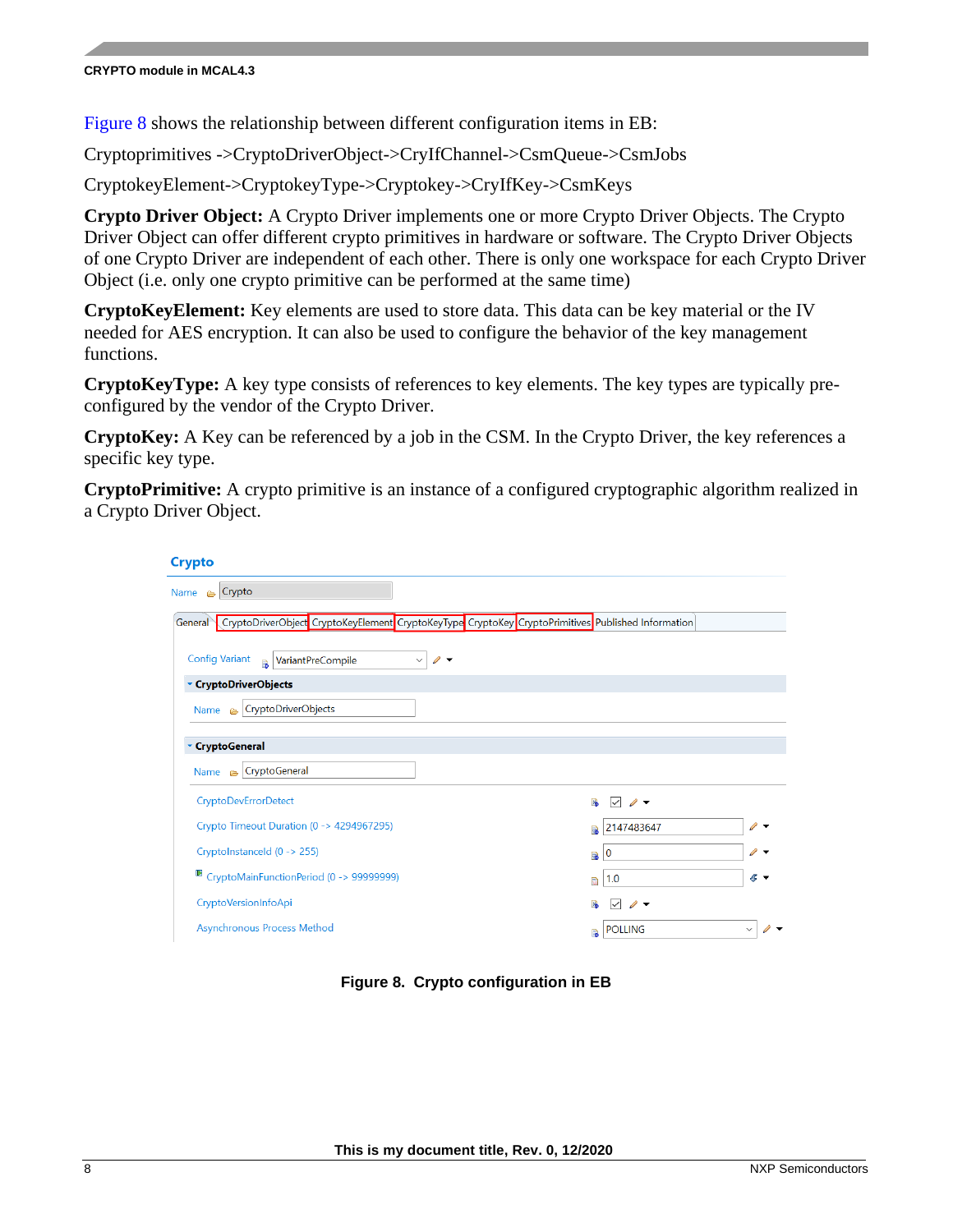**CryIf**: The crypto drivers are called by CryIf, the Crypto drivers access the underlying hardware and software objects to calculate results with their cryptographic primitives. The results are forwarded to CryIf.

**CsmJob**: A job is an instance of a job's configured in cryptographic primitive. An operation of a crypto primitive declares what part of the crypto primitive will be performed. There are three different operation modes:

- START is a operation mode indicates a new request of a crypto primitive and will be cancel all previous request of the same job and preemptive
- UPDATE mode indicates that the crypto primitive expects input data
- FINISH mode indicates that after this part all data are fed completely and the crypto primitive can finalize the calculation

The priority of a job defines the importance of it. The higher the priority means more immediately the job is executed. The priority of a cryptographic job is part of the configuration.

| <b>Crylf</b>                                                                                        |  |  |  |  |  |  |  |  |
|-----------------------------------------------------------------------------------------------------|--|--|--|--|--|--|--|--|
| Name $\bigcirc$ Crylf                                                                               |  |  |  |  |  |  |  |  |
| CrylfChannel CrylfKey<br>General                                                                    |  |  |  |  |  |  |  |  |
| <b>Config Variant</b><br><b>VariantPreCompile</b><br>$\checkmark$<br>$\mathbf{B}$                   |  |  |  |  |  |  |  |  |
| ▼ CrylfGeneral                                                                                      |  |  |  |  |  |  |  |  |
| Name B CrylfGeneral                                                                                 |  |  |  |  |  |  |  |  |
| <b>CrylfDevErrorDetect</b><br>CrylfVersionInfoApi<br>$\mathbf{x}$<br>$\mathbf{x}$<br>B              |  |  |  |  |  |  |  |  |
| <b>CsmJobs</b>                                                                                      |  |  |  |  |  |  |  |  |
| Name & CsmJobs_0                                                                                    |  |  |  |  |  |  |  |  |
| CsmJob                                                                                              |  |  |  |  |  |  |  |  |
| $\hat{\tau}$ $\theta$   $+$ X $\hat{p}$  <br>CsmJob<br>肩                                            |  |  |  |  |  |  |  |  |
| $\ln \hat{d}_{\dots}$ $\Leftrightarrow$ Name<br>Group CsmJ 2 CsmJ @ CsmJ @ CsmJ @ CsmJ<br>鶣<br>CsmJ |  |  |  |  |  |  |  |  |
| 1 园<br>$0 x \nightharpoonup$<br>圇<br><b>@ /Csm/ @ /Csm/ @ /Csm/</b><br>$0 \Leftrightarrow$ CsmJob 0 |  |  |  |  |  |  |  |  |
|                                                                                                     |  |  |  |  |  |  |  |  |

**Figure 9. Cryif and CsmJobs in EB**

#### **NOTE**

The crypro driver does not have callback function in CryIf.c file, so it should add SampleAppCrypto(job, result) into CryIf\_CallbackNotification(const Crypto\_JobType\* job, Std\_ReturnType result) function in CryIf.c file.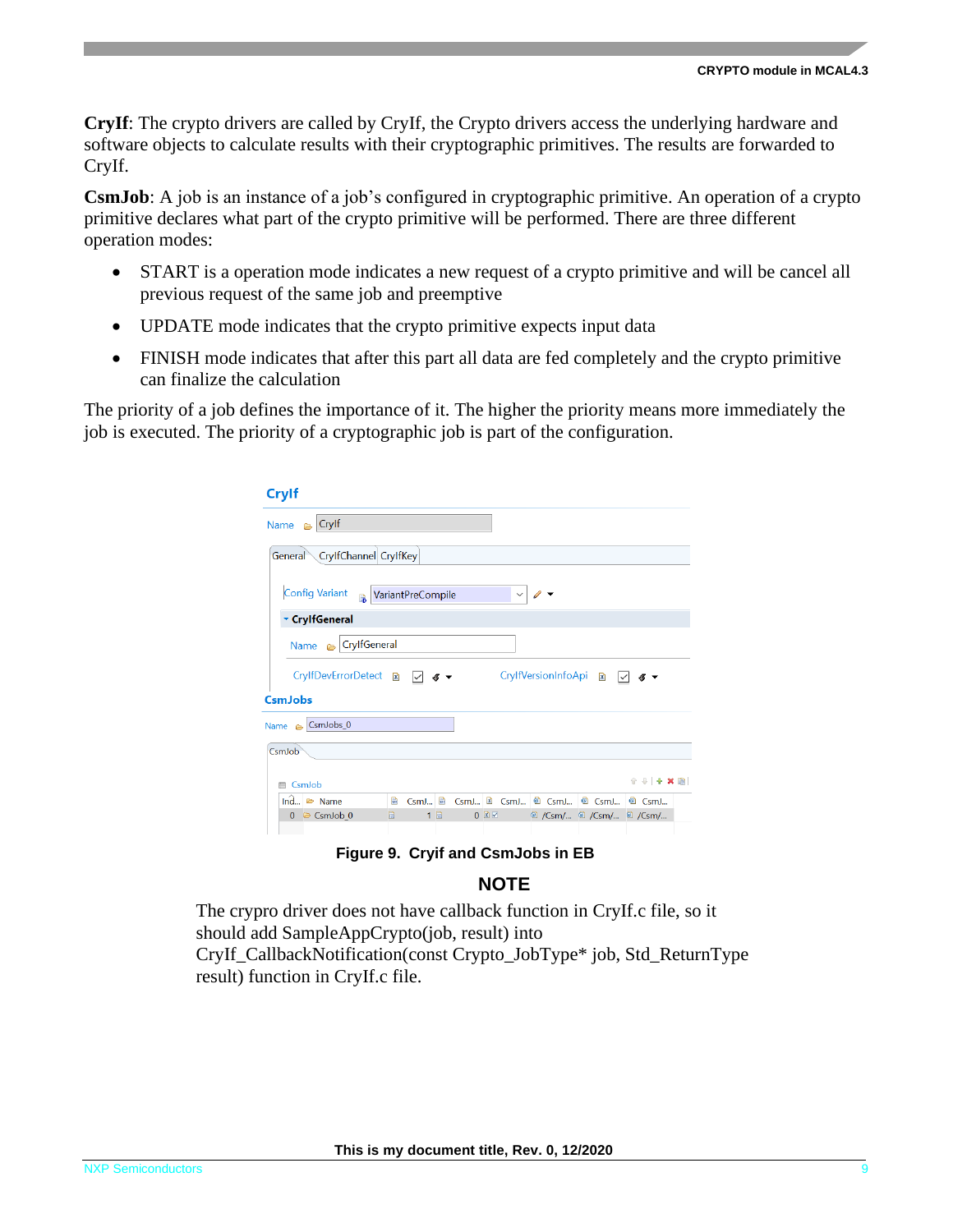As show in the following figure, this sample configure three primitives, ENCRYPT, RNG(random number generated) and DECRYPT.

| <b>CryptoPrimitives</b>              |  |                                                           |                                      | @                     |  |  |
|--------------------------------------|--|-----------------------------------------------------------|--------------------------------------|-----------------------|--|--|
| CryptoPrimitives_0<br>Name $\approx$ |  |                                                           |                                      |                       |  |  |
| CryptoPrimitive                      |  |                                                           |                                      |                       |  |  |
|                                      |  |                                                           |                                      | $f +   + x +   =  x $ |  |  |
| <b>■ CryptoPrimitive</b>             |  |                                                           |                                      |                       |  |  |
| $Ind \n\cong Name$                   |  | CryptoPrimitiveAlgorit <b>De</b> CryptoPrimitiveAlgorithm | CryptoPrimitiv <b>B</b> CryptoPrimi  |                       |  |  |
| 0 <b>E</b> CryptoPrimitive ENCRYPT   |  | CRYPTO_ALGOFAM_AES CRYPTO_ALGOMODE CBC                    | CRYPTO ALGO <b>B</b> ENCRYPT         |                       |  |  |
| 1 <b>E</b> CryptoPrimitive RNG       |  | <b>E CRYPTO ALGOFAM RNG E CRYPTO ALGOMODE NOT </b>        | <b>B</b> CRYPTO ALGO <b>B</b> RANDOM |                       |  |  |
| 2 CryptoPrimitive DECRYPT            |  | $\Box$ CRYPTO ALGOFAM AES $\Box$ CRYPTO ALGOMODE CBC      | <b>B CRYPTO ALGO DECRYPT</b>         |                       |  |  |
|                                      |  |                                                           |                                      |                       |  |  |

**Figure 10. CryptoPrimitive configuration in EB**

As show in the following figure, A CryptoKeyElement having the CryptoKeyElementId set to 1 represents a key material and cannot be set be using the field CryptoKeyElementInitValue. All the other CryptoKeyElementIds can be set either using CryptoKeyElementSet function or the Tresos field CryptoKeyElementInitValue.

| Crypto                                                                                                        |                                          |   |                                                |  |                                              |    |                                                     |                     | Œ                 |
|---------------------------------------------------------------------------------------------------------------|------------------------------------------|---|------------------------------------------------|--|----------------------------------------------|----|-----------------------------------------------------|---------------------|-------------------|
|                                                                                                               | Name $\approx$ Crypto                    |   |                                                |  |                                              |    |                                                     |                     |                   |
| General CryptoDriverObject CryptoKeyElement<br>CryptoKeyType CryptoKey CryptoPrimitives Published Information |                                          |   |                                                |  |                                              |    |                                                     |                     |                   |
|                                                                                                               |                                          |   |                                                |  |                                              |    |                                                     |                     |                   |
|                                                                                                               | <b>CryptoKeyElement</b>                  |   |                                                |  |                                              |    |                                                     | $0 + 1 + 1 + 1 = 1$ |                   |
|                                                                                                               | Ind $\bullet$ Name                       |   | <b>E</b> Crypt <b>B</b> CryptoKeyElementFormat |  | CryptoKey <b>B</b> CryptoKeyElementInitValue |    | $Crypt \n\quad \blacksquare$ $Crypt \n\blacksquare$ |                     | Crypt <b>B</b> Cn |
|                                                                                                               | $0 \quad \Rightarrow$ CryptoKeyElement 0 | 图 | <b>B</b> CRYPTO KE FORMAT BIN OCTET <b>B</b>   |  | 1 <sub>b</sub>                               | 図口 | <b>B</b> CRYPT                                      |                     | 16 <b>B</b> CRY   |

**Figure 11. CryptoKeyEelment configuration in EB**

As show in the following figure, key elements and keys have to be configured for all primitives supported in this release. Containers CryptoKeyElements, CryptoKeyTypes and CryptoKeys should be activated or deactivated in Tresos in the same time. For a key it is mandatory to have a key type and configured key elements. The index of the different key elements from the different Crypto services are defined as in imported types table SWS\_Csm\_01022(in AUOTOSAR document Specification of Crypto Service Manager)

A key has a state which is either 'valid' or 'invalid'. By default, all the keys are 'invalid' and have to be set to valid by using the function Crypto\_KeySetValid. If a key is in the invalid state then the Crypto services which make use of the key returns CRYPTO\_E\_KEY\_NOT\_VALID value.

| <b>CryptoKey</b>                            | $^{\copyright}$                                                            |
|---------------------------------------------|----------------------------------------------------------------------------|
| Name $\approx$ CryptoKey_0                  |                                                                            |
| General                                     |                                                                            |
| CryptoKeyDeriveIterations (1 -> 4294967295) | $\mathscr{P}$ +<br>B                                                       |
| CryptoKeyId                                 | $\sim$ $\Box$ $\sim$<br>65536                                              |
| CryptoKeyTypeRef                            | /Crypto/Crypto/CryptoKeyTypes/CryptoKeyType_0<br>$\mathcal{L}$<br>$\vee$ 1 |

**Figure 12. CryptoKey configuration in EB**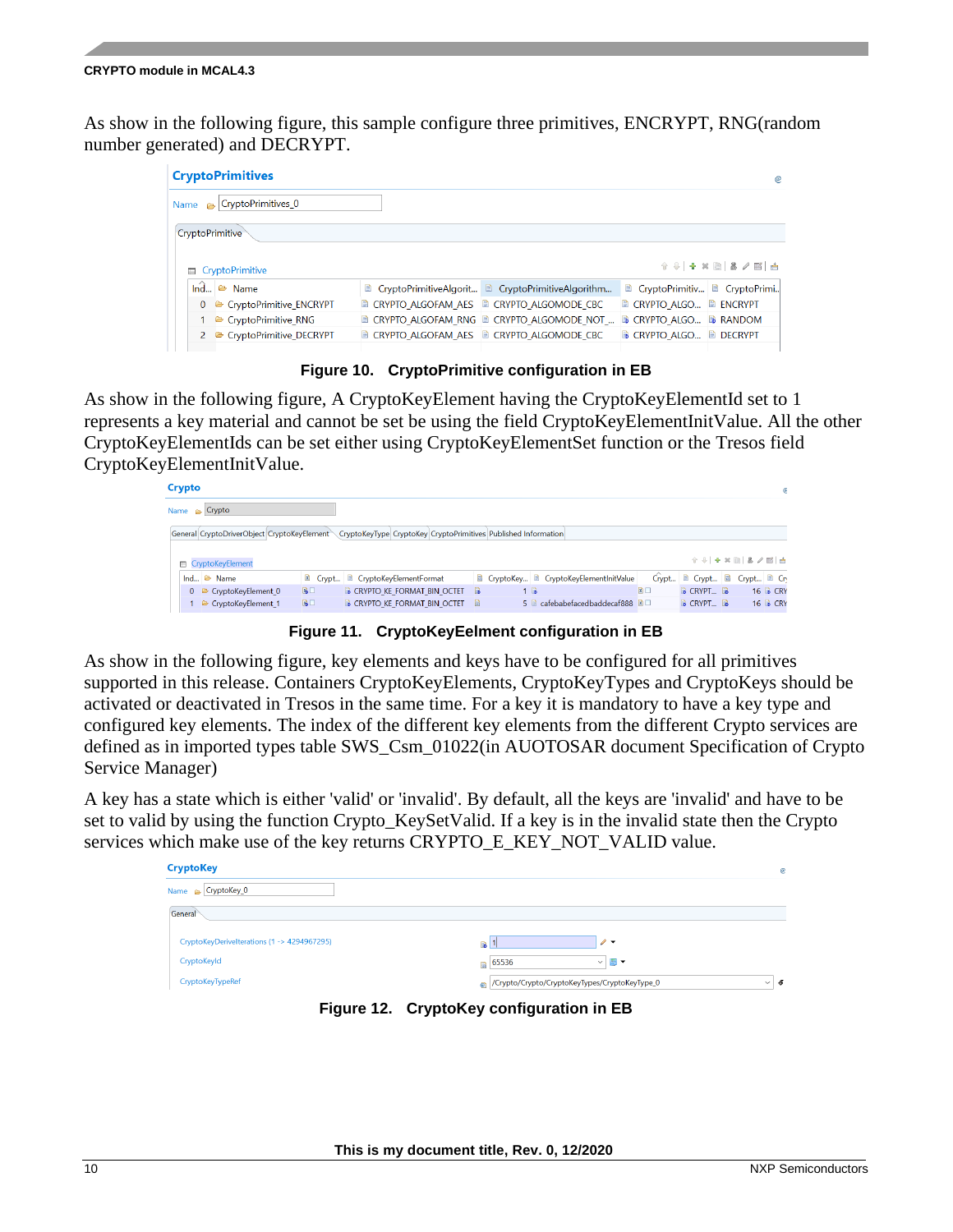Because crypto driver not include CSM layer, so the Crypto\_JobType structure should be initialized manually in the code.

| <b>Csm</b>                                                                                                                                                  |  |  | $^{\circ}$ |
|-------------------------------------------------------------------------------------------------------------------------------------------------------------|--|--|------------|
| Name $\bigoplus$ Csm                                                                                                                                        |  |  |            |
| General \CsmCallbacks CsmAsymPrivateKeyMaxLength CsmAsymPublicKeyMaxLength CsmMainFunctionPeriod CsmSymKeyMaxLength CsmJobs CsmKeys CsmPrimitives CsmQueues |  |  |            |
| Config Variant Revariant PreCompile<br>$\mathscr{O}$<br>$\checkmark$                                                                                        |  |  |            |
| CsmGeneral                                                                                                                                                  |  |  |            |
| Name $\approx$   CsmGeneral                                                                                                                                 |  |  |            |
| CsmUseDeprecated <b>B</b> 7<br>CsmDevErrorDetect $\mathbb{B}$ $\Box$ $\rightarrow$                                                                          |  |  |            |
| CsmVersionInfoApi & $\Box$ / $\blacktriangleright$                                                                                                          |  |  |            |

**Figure 13. Csm in EB**

### <span id="page-10-0"></span>**5 CRYPTO loading key and processing primitive**

To process a primitive (random number generation, MAC generation or verification, AES encrypt/decrypt), the following sequence should be followed:

- 1. If keys are needed, the containers CryptoKeyElements, CryptoKeyTypes, CryptoKeys should be enabled
- 2. Crypto KeyElementSet(65536, CryptoKeyElementId 0, aes test01 key, 16) meaning a key material corresponding to key 65536 and having the size 16 bytes is configured
- 3. Call the API function Crypto\_KeySetValid(65536) to enable key 65536
- 4. Call the API function Crypto\_ProcessJob() to process job, it process three jobs(random generated, encryption and decryption) in this sample code



**Figure 14. Process job in sample code**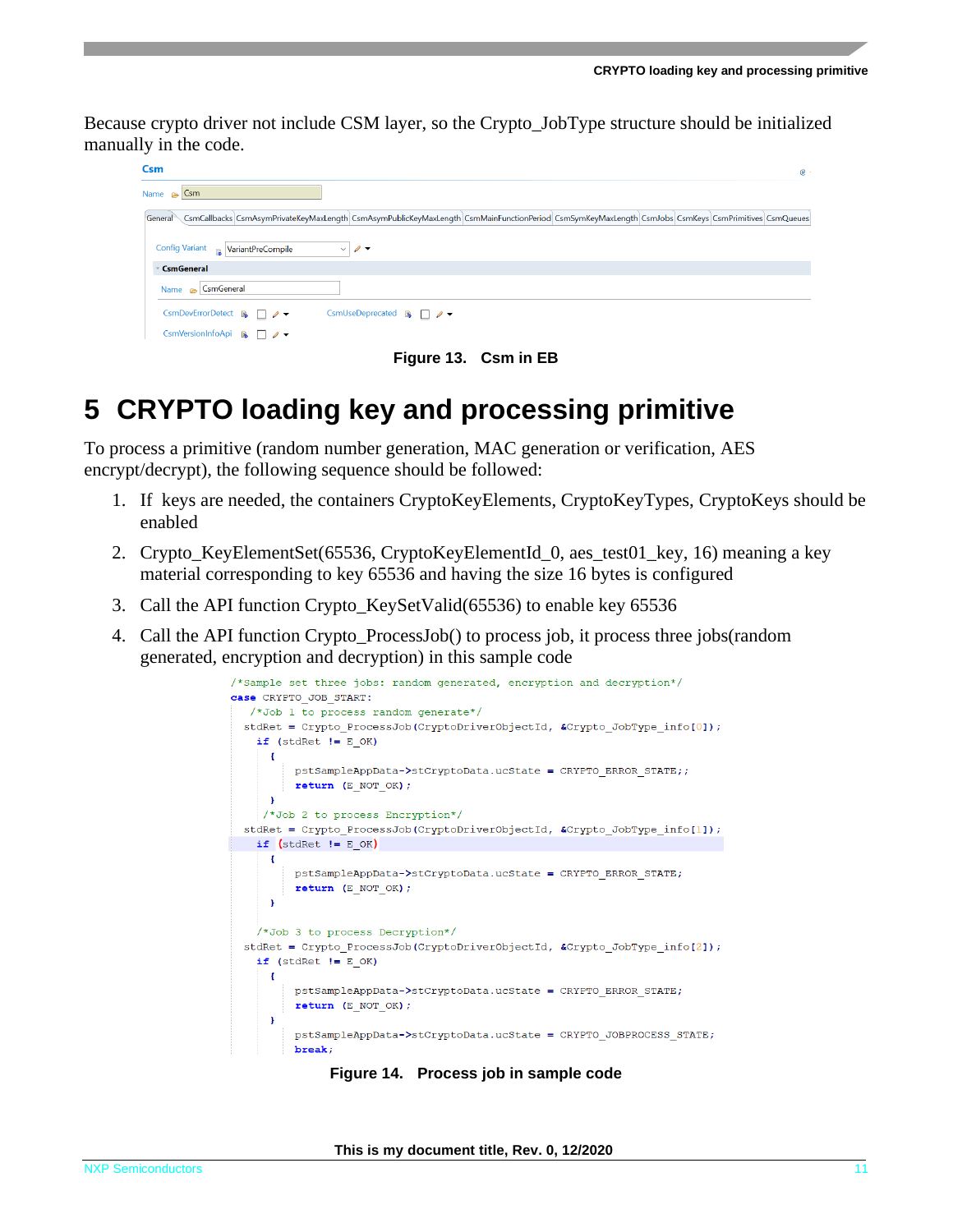#### **6 References**

Call API function StringCompare ((uint8\_t\*)ucPlainText, ucDecText, 16) to verify the encryption and decryption functionality.



**Figure 15. Compare the ucPlainText and ucDecText**

### <span id="page-11-0"></span>**6 References**

- MPC5777C Reference Manual (Document ID: [MPC5777CPRM\)](https://www.nxp.com/docs/en/reference-manual/MPC5777CRM.pdf)
- Specification of Crypto Service Manager[\(Document link\)](https://www.autosar.org/fileadmin/user_upload/standards/classic/4-3/AUTOSAR_SWS_CryptoServiceManager.pdf)
- Specification of Crypto Driver[\(Document link\)](https://www.autosar.org/fileadmin/user_upload/standards/classic/4-3/AUTOSAR_SWS_CryptoDriver.pdf)
- AUTOSAR\_MCAL\_CRYPTO\_IM
- AUTOSAR\_MCAL\_CRYPTO\_UM